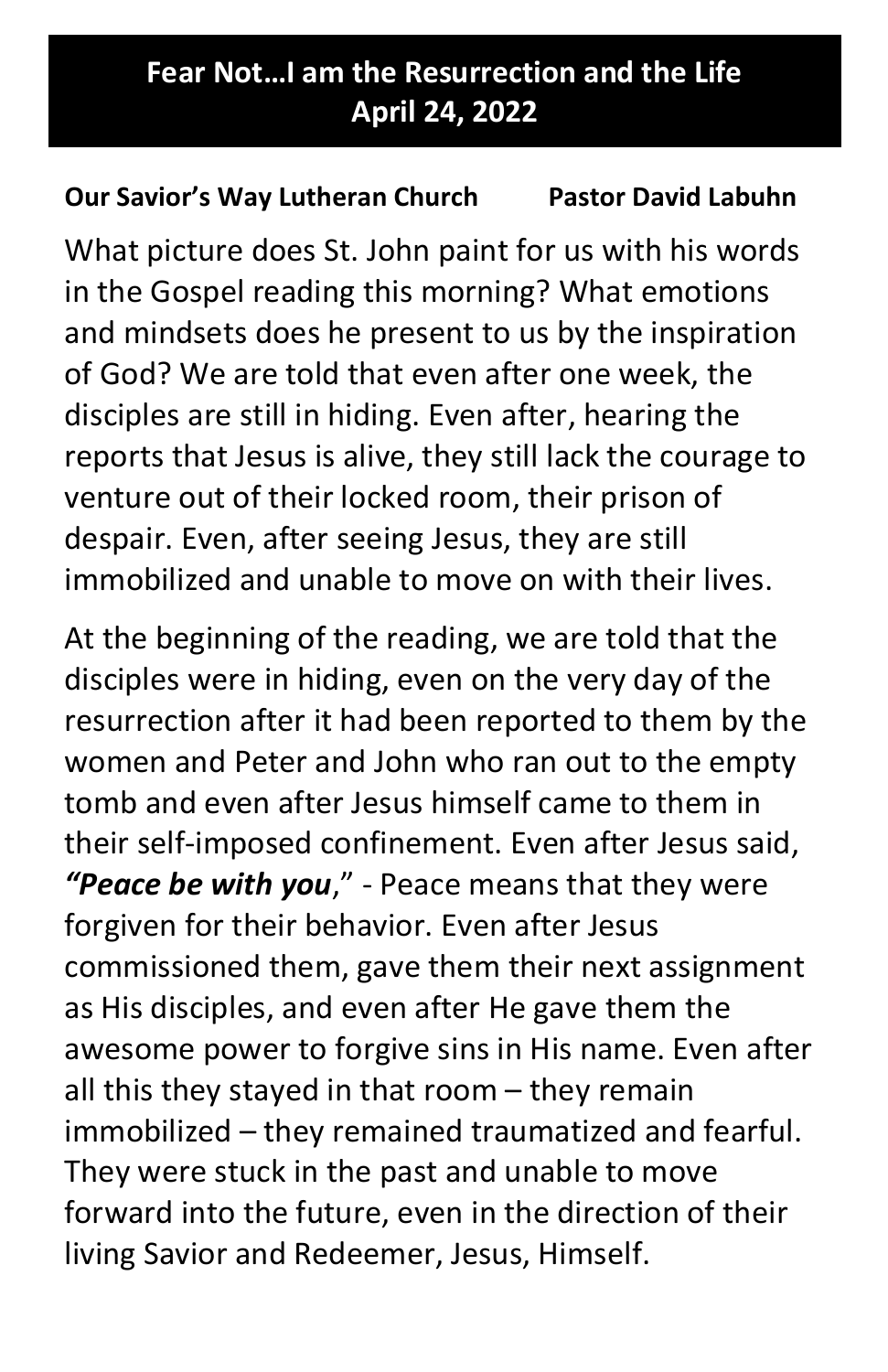Think about these men. They were not sophisticated and not well-educated but they had been with Jesus for three years. That is a long time to spend with someone in a close and intimate relationship. They had heard His words, His preaching, and His teaching. He had very plainly told them on no less than three occasions, according to the Gospels of Matthew, Mark, and Luke, what was coming. Jesus said, "Behold, we are going up to Jerusalem, and the Son of Man will be betrayed to the chief priests and to the scribes; and they will condemn Him to death, and deliver Him to the Gentiles to mock and to scourge and to crucify. And the third day He will rise again." The last time He made that statement was while they were on the way to Jerusalem where it would happen. The Gospel of John does not quote Jesus saying these words but recalls the story of Moses raising the serpent in the wilderness and his parable of the seed dying, falling to the ground, being buried, and then rising to produce new life.

The Gospel writers tell us (tell on themselves really) that each time Jesus predicted His arrest, death, and resurrection, the disciples in some way or another manifest their incomprehension, and Jesus uses the occasion to teach them new things. It makes me think of how I would tell my children a great truth and they would ignore it or couldn't comprehend it. Then, when it came to pass, they were shocked that what I had told them really happened as I had predicted. Jesus often referred to His disciples as children.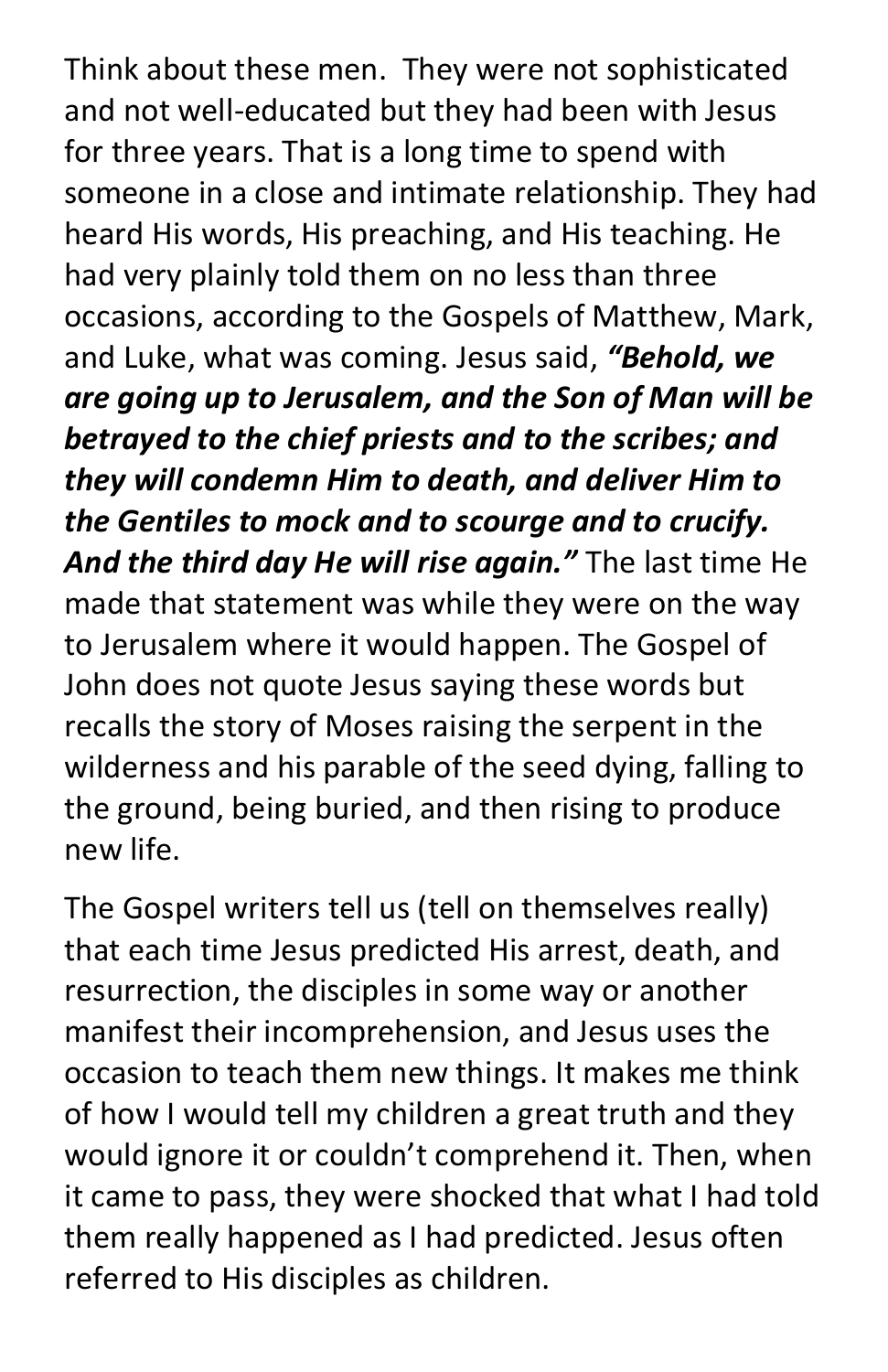Everything that Jesus had predicted happened and now they were in shock and dismay. Jesus told them that one of their own would betray Him and it happened. Later, that disciple was so consumed with guilt that he committed suicide. Jesus told them that one of them would deny Him not once, but three times, and it happened. Peter, the denier, was in that room and was probably consumed with guilt. All of them abandoned Jesus. Only one of them came to the site of the crucifixion, John. Fear of being caught by Jesus' enemies and executed like Jesus wasn't the only reason His disciples were in hiding. Shame and fear for how they had behaved (had misbehaved) may have driven them to hide from Jesus too. Not unlike how Adam and Eve hid from God when they committed the first sin. Not unlike when children hide after doing something wrong. Not unlike us when we sin. They had been told that Jesus was alive. The women and two of their own brothers, Peter and John, gave them the news. And Jesus Himself had appeared to them. He couldn't be contained by locked and barred doors. How would you have felt (maybe you have felt) having to face Jesus after betraying Him?

And yet, we are told they were glad Jesus had come to them. Maybe they were glad that Jesus was not dead. Maybe they remembered His words to them about rising on the third day. But that could not undo the wrongs that were heavy on their consciences. The guilt they felt could only be undone by Jesus Himself. And Jesus showing the mercy and grace of God, forgave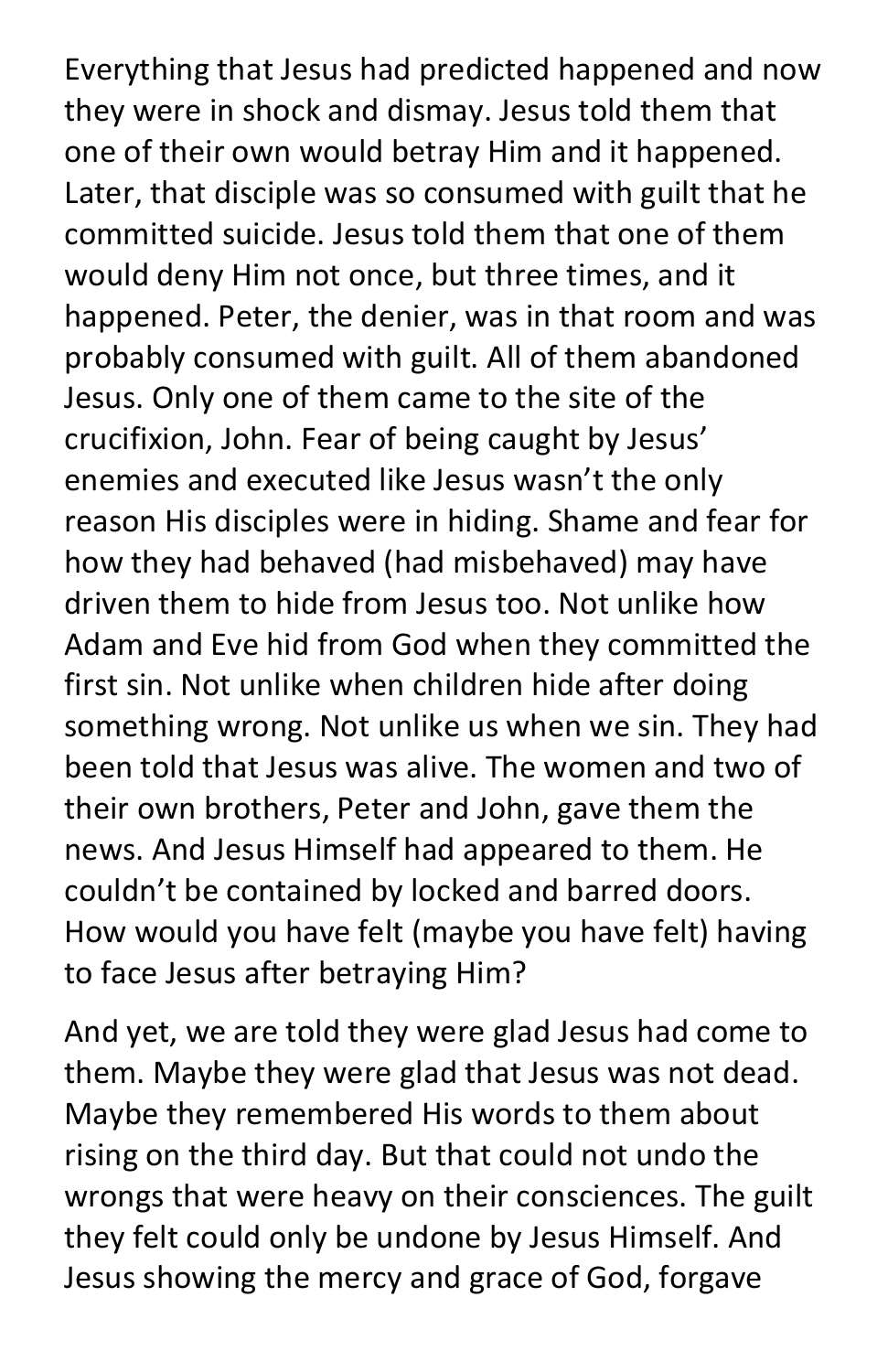them. He did so in two words. He said. "Shalom alekem" a common greeting meaning "Peace be with you." But this greeting was more than a polite formality. Jesus was saying I am not angry with you for how you have behaved. I forgive you and I want you to serve Me. And to do so I am giving you the power of the Holy Spirit to do this for Me. And, even more importantly, I am giving you My authority (The Keys to Heaven) to forgive sins in My Name just as I have forgiven you here.

Now, there is no explanation for why Thomas, of all the disciples, was not with the others on Jesus' first appearance that Easter Sunday evening. I want to give him the benefit of the doubt (catch the irony here?) and say he was out looking for Jesus. He had heard, like all the others, that Jesus was no longer dead. Maybe, he believed their reports and wanted to see Jesus for himself. When the disciples told him that in his absence Jesus appeared to them, maybe he was simply making a statement about his fellow disciples. Maybe his skepticism was in light of all that they had all missed in Jesus' announcement about His suffering, death, and resurrection. Maybe he was thinking none of us got it right when Jesus told us what was about to happen, and then it did. Why do you think that I should trust you now? I need my own personal truth. I need to see Jesus. In that case, Thomas has been misnamed as "Doubting Thomas." We should say he was trying to base reality on sound evidence and valid observation. He was like a detective or a scientist. His reality was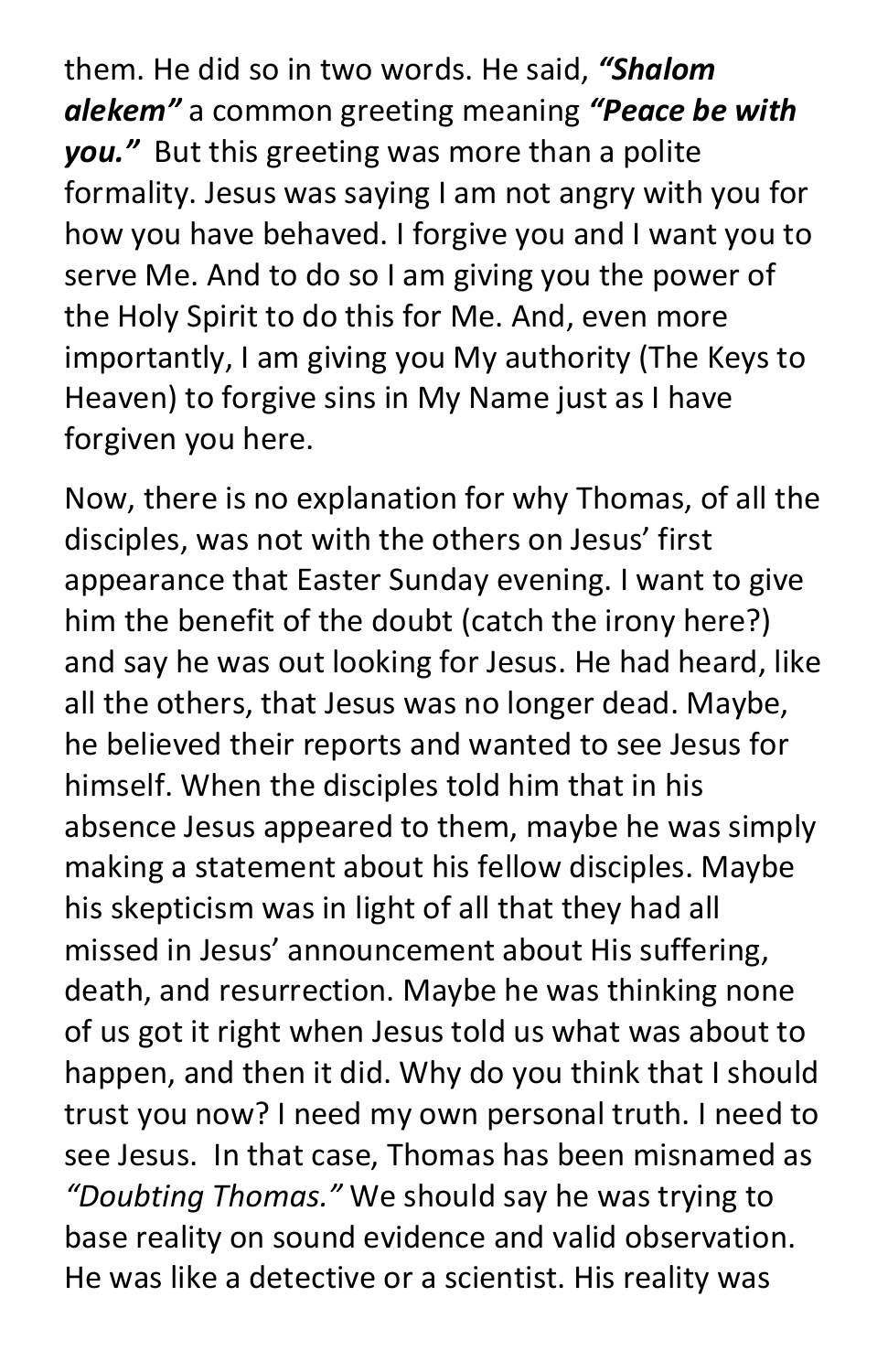not whimsical, but practical. He was just saying, "Where is the beef?" He was just saying, "Where is the evidence?" He was simply using the rationalism of the Enlightenment to determine the truth. People today do that all the time. I am sure you do too. And, Jesus, in His mercy and love, came and gave Thomas the evidence he needed. He provided His own body as that proof. And as a result, Thomas confessed that Jesus was alive BUT more importantly that Jesus was God, when he said, "My Lord, and my God!"

The emotions prevalent in that upper room of fear, doubt, disbelief, disillusionment, loss, and loneliness all were replaced by reconciliation, forgiveness, happiness, commitment, confidence, and courage. These same men who were cowering in fear and shame and despondency were changed suddenly. Jesus had come to them and made a miraculous difference in their lives. Everything that they had seen and experienced with Jesus to this time had been training for what was to come. We heard in the reading from Acts that later, instead of hiding from the religious leaders, as they were in this reading, they were emboldened to talk about Jesus. And, even when they were thrown in prison – locked behind closed doors, and then miraculously freed, they courageously went out and continued to spread the Gospel for which they had been imprisoned. The story in Acts is like a mirror of the Gospel of John. Jesus freed them in both cases. They were no longer imprisoned in fear and despair and shame and guilt, they were free and alive with joy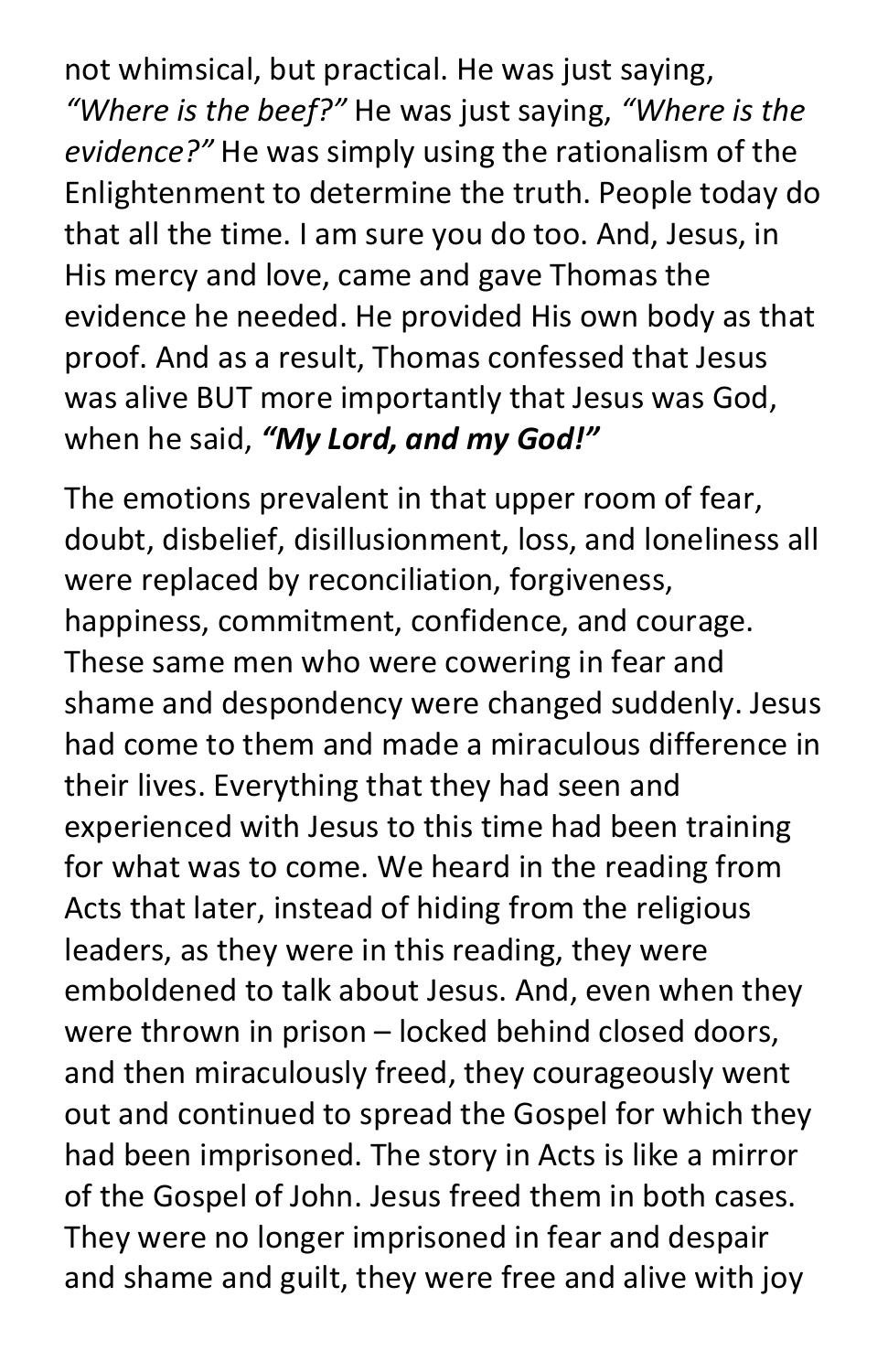and hope and the power of the Holy Spirit which Jesus had given them.

When we lock ourselves up in self-pity and remorse because of what we have said or done, when we are immobilized, traumatized, and fearful because of what has happened and how shamefully we acted, when we are stuck in the past and unable to move forward into the future, Jesus is there for us. He is there to give us His "Shalom alekem."

When we are in the throes of doubt and ask where is God, and where is Jesus, how could all of this have happened? Jesus comes to us in His Word and His sacraments and says, "I am here." "I am the truth. I am the way. I am the life. I am the light of the world. I am the good shepherd. I am the resurrection and the life." Jesus comes and forgives. Jesus comes and brings us joy with His presence. When we allow Jesus to break through the barriers of our locked doors and bring us His forgiving "Shalom alekem;" when we accept the power of the Holy Spirit, which He places upon us; when we open our closed hearts to the forgiveness He offers us so that we are enabled to offer forgiveness to others, then, we have joy. Then, we have peace. Then, we are equipped to share the Good News of who He is and what He did for us. Then, we are free to proclaim His great works to others just as those eleven disciples did. They never lived in fear again. They proclaimed their Lord and their God to the world in which they lived and beyond the world where they lived. They truly, truly, heard what Jesus said to them, maybe for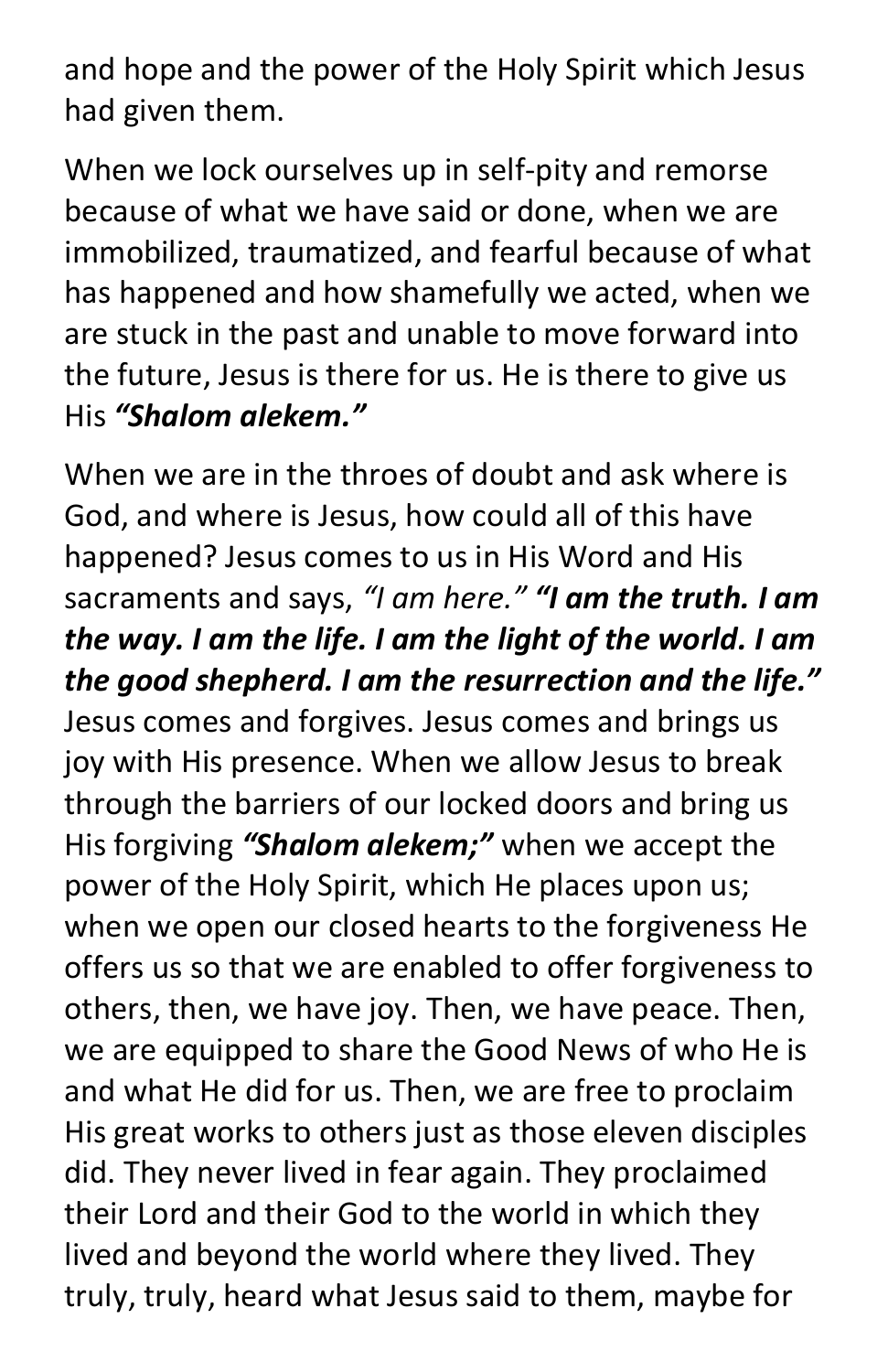the first time. Their hearts and eyes were open to the truth. Stirred by the Holy Spirit and committed to their Savior, all of them, except one, died as martyrs proclaiming the Good News just as Jesus directed them to do. According to tradition, the one who we call the "Doubter" went to India and began to preach the Gospel in 52 A.D. in Kerala, on the southern coast of India, and 20 years later in 72 A.D. was martyred by being pierced with spears. His tomb is found in Mylapore.

St. John wrote in the last words of our Gospel reading today that the story of the disciples after the Resurrection is for us. (We sing his words as a preface to the reading of the Gospel, "These words are written that you may believe.") It is a witness for us that Jesus rose from death and that we can believe in His resurrection. In fact, our belief is even more blessed because, unlike Thomas and all the disciples and those who saw the risen Jesus, we believe in the power of the Holy Spirit without physical evidence. Or is that true? Each time when we gather here in the name of Jesus, He is here. He is present. Each time when we receive the Holy Sacrament, we receive the very body and blood of our living Savior. He is present in, with, and under the bread and wine which are physical, tangible elements. Jesus is here today. He is here in this room. He is here on this altar. He is here to show us He is alive and has conquered death.

Even more important, He is here to commission each of us as His servants to tell the Good News of His